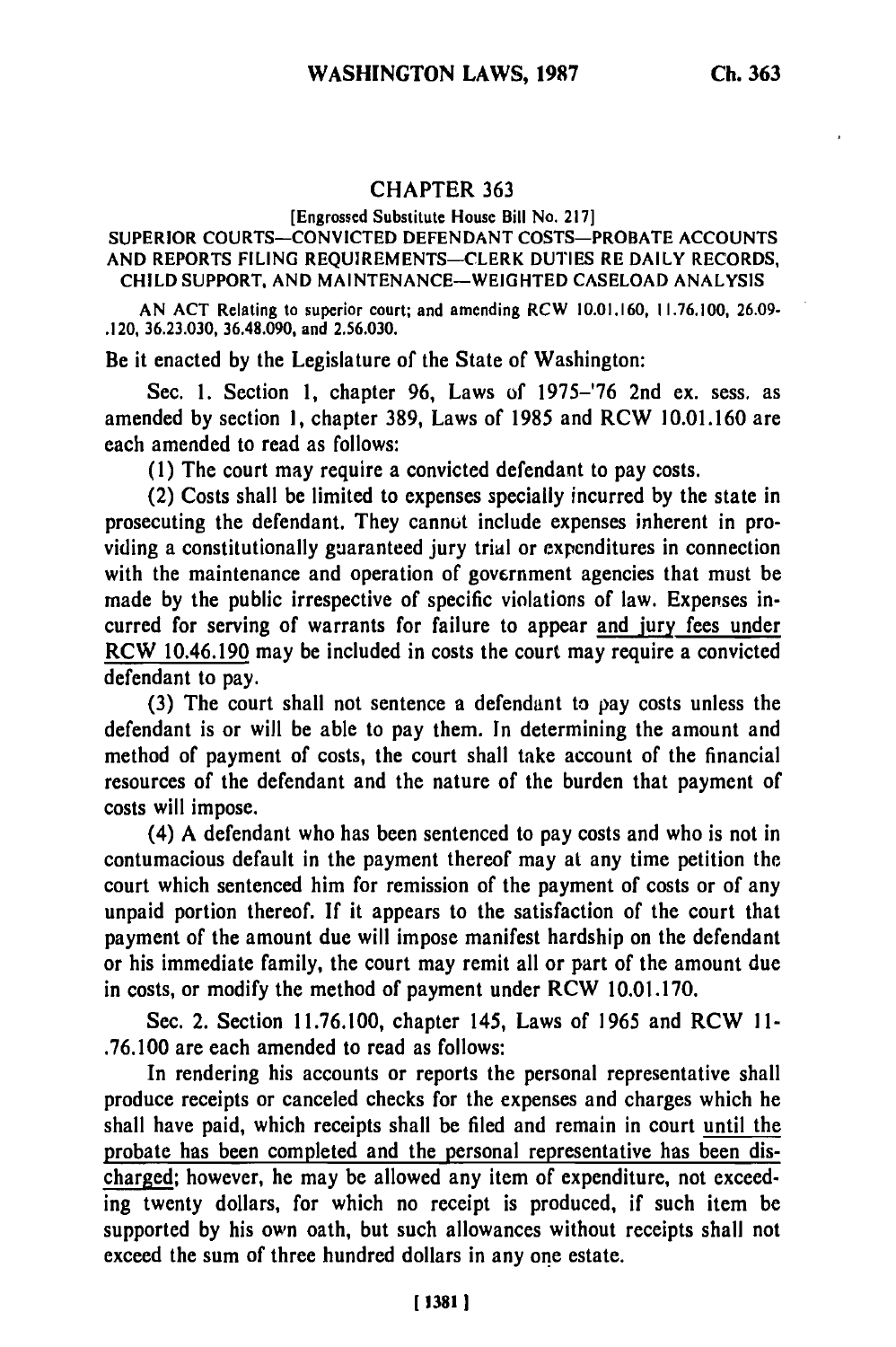Sec. **3.** Section **36.23.030,** chapter 4, Laws of **1963** as amended **by** section 2, chapter 34, Laws of **1967** ex. sess. and RCW **36.23.030** are each amended to read as follows:

The clerk of the superior court at the expense of the county shall keep the following records:

**(1) A** record in which he shall enter all appearances and the time of filing all pleadings in any cause;

(2) **A** docket in which before every session, he shall enter the titles of all causes pending before the court at that session in the order in which they were commenced, beginning with criminal cases, noting in separate columns the names of the attorneys, the character of the action, the pleadings on which it stands at the commencement of the session. One copy of this docket shall be furnished for the use of the court and another for the use of the members of the bar;

**(3) A** record for each session in which he shall enter the names of witnesses and jurors, with time of attendance, distance of travel, and whatever else is necessary to enable him to make out a complete cost bill;

(4) **A** record in which he shall record the daily proceedings of the court, and enter all verdicts, orders, judgments, and decisions thereof, which ((shall)) may, as provided **by** local court rule, be signed **by** the judge; but the court shall have full control of all entries in said record at any time during the session in which they were made;

**(5)** An execution docket and also one. for a final record in which he shall make a full and perfect record of all criminal cases in which a final judgment is rendered, and all civil cases in which **by** any order or final judgment the title to real estate, or any interest therein, is in any way affected, and such other final judgments, orders, or decisions as the court may require;

**(6) A** journal in which shall be entered all orders, decrees, and **judg**ments made **by** the court and the minutes of the court in probate proceedings;

**(7) A** record of wills and bonds shall be maintained. Originals shall be placed in the original file and shall be preserved or duplicated pursuant to RCW **36.23.065;**

**(8) A** record of letters testamentary, administration and guardianship in which all letters testamentary, administration and guardianship shall be recorded;

**(9) A** record of claims shall be entered in the appearance docket under the title of each estate or case, stating the name of each claimant, the amount of his claim and the date of filing of such;

**(10) A** memorandum of the files, in which at least one page shall be given to each estate or case, wherein shall be noted each paper filed in the case, and the date of filing each paper;

**! 1382 1**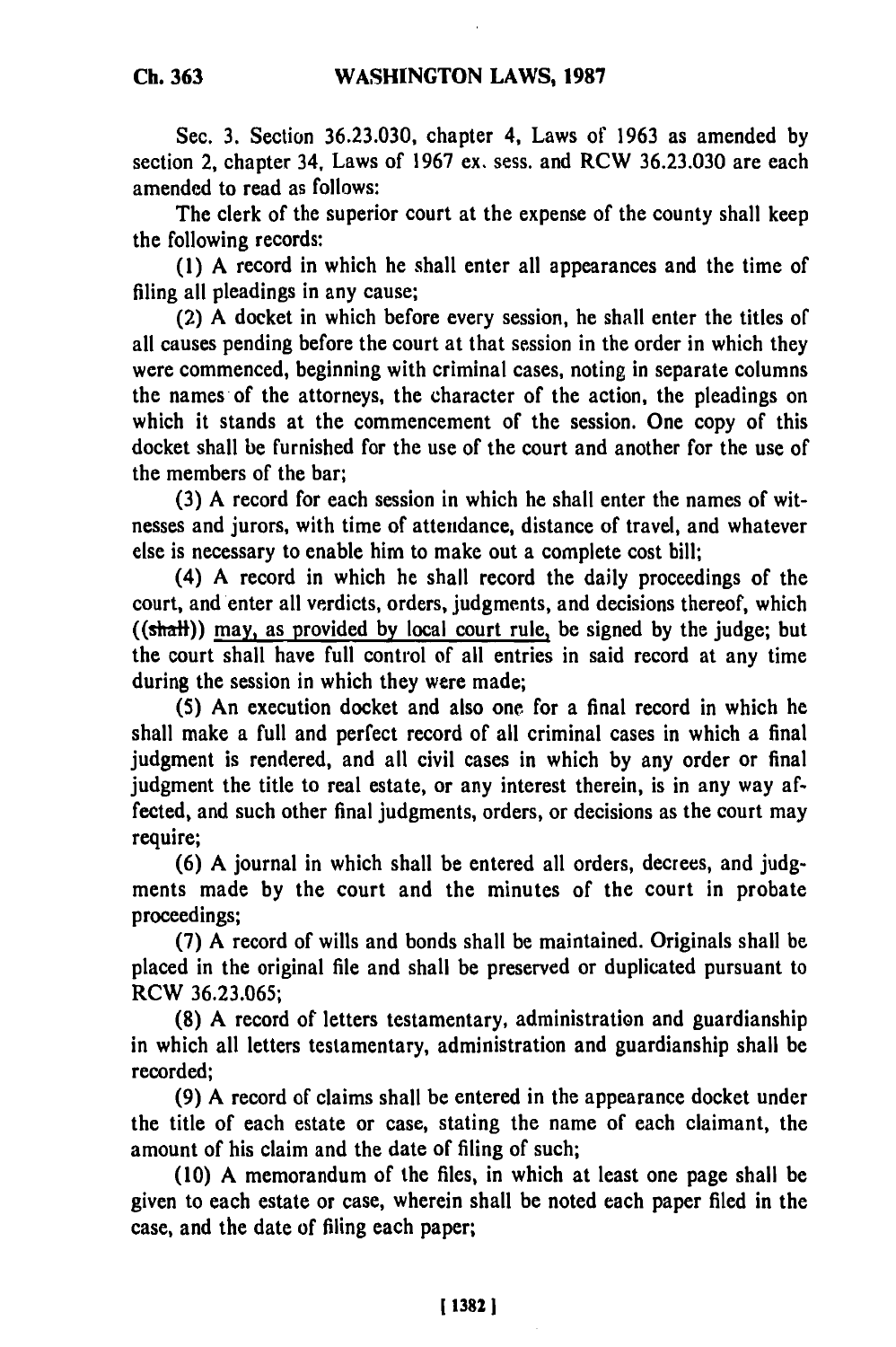**(11)** Such other records as are prescribed **by** law and required in the discharge of the duties of his office.

Sec. 4. Section **36.48.090,** chapter 4, Laws of **1963** as last amended **by** section **1,** chapter **227,** Laws of **1979** ex. sess. and RCW **36.48.090** are each amended to read as follows:

Whenever the clerk of the superior court has funds held in trust for any litigant or for any purpose, they shall be deposited in a separate fund designated "clerk's trust fund," and shall not be commingled with any public funds. However, in the case of child support payments, the clerk may send the checks or drafts directly to the recipient or endorse the instrument to the recipient and the clerk is not required to deposit such funds. In processing child support payments, the clerk shall comply with RCW **26.09-** .120. The clerk may invest the funds in any of the investments authorized **by** RCW **36.29.020.** The clerk shall place the income from such investments in the county current expense fund to be used **by** the county for general county purposes unless **(1)** the funds being held in trust in a particular matter are two thousand dollars or more, and (2) a litigant in the matter has filed a written request that such investment be made of the funds being held in trust and the income be paid to the beneficiary. In such an event, any income from such investment shall be paid to the beneficiary of such trust upon the termination thereof: PROVIDED, That five percent of the income shall be deducted **by** the clerk as an investment service fee and placed in the county current expense fund to be used **by** the county for general county purposes.

In any matter where funds are held in the clerk's trust fund, any litigant who is not represented **by** an attorney and who has appeared in matters where the funds held are two thousand dollars or more shall receive written notice of the provisions of this section from the clerk.

Sec. **5.** Section 12, chapter **157,** Laws of **1973 1st** ex. sess. as amended **by** section **3,** chapter 45, Laws of **1983 1st** ex. sess. and RCW **26.09.120** are each amended to read as follows:

**(1)** The court may, upon its own motion or upon motion of either party, order support or maintenance payments to be made to:

(a) The person entitled to receive the payments; or

**(b)** The department of social and health services pursuant to chapters 74.20 and 74.20A RCW; or

(c) The clerk of court as trustee for remittance to the person entitled to receive the payments.

(2) **If** payments are made to the clerk of court:

(a) The clerk shall maintain records listing the amount of payments, the date when payments are required to be made, and the names and addresses of the parties affected **by** the order; ((and))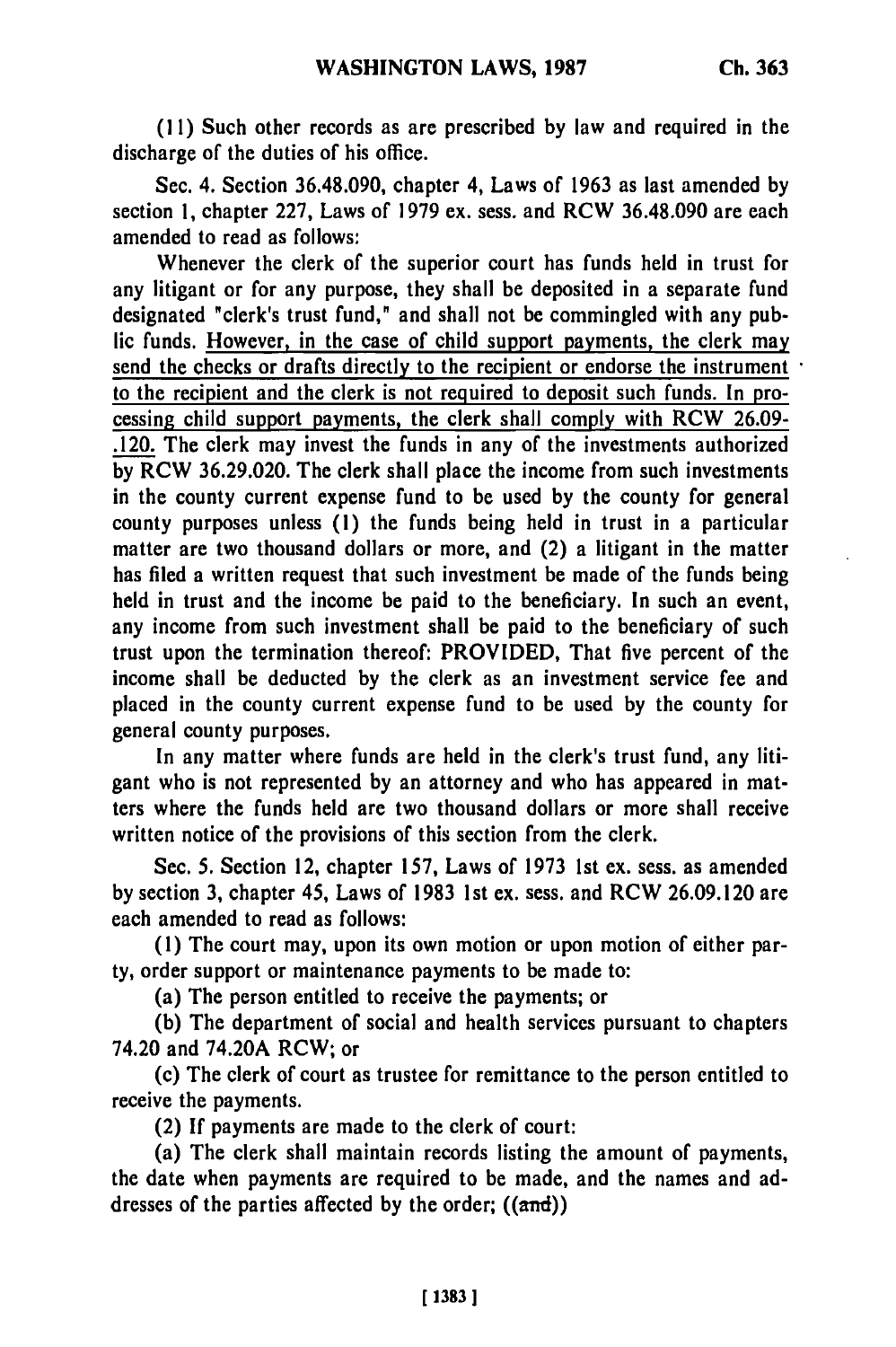**Ch. 363**

**(b)** The parties affected **by** the order shall inform the clerk of the court of any change of address or of other conditions that may affect the administration of the order; and

(c) The clerk may **by** local court rule accept only certified funds or cash as payment. In all cases, the clerk shall accept only certified funds or cash for five years after one check has been returned for nonsufficient funds or account closure.

Sec. 6. Section 3, chapter 259, Laws of 1957 as amended by section 1, chapter 132, Laws of 1981 and RCW 2.56.030 are each amended to read as follows:

The administrator for the courts shall, under the supervision and direction of chief justice:

(1) Examine the administrative methods and systems employed in the offices of the judges, clerks, stenographers, and employees of the courts and make recommendations, through the chief justice, for the improvement of the same;

(2) Examine the state of the dockets of the courts and determine the need for assistance by any court;

**(3)** Make recommendations to the chief justice relating to the assignment of judges where courts are in need of assistance and carry out the direction of the chief justice as to the assignments of judges to counties and districts where the courts are in need of assistance;

(4) Collect and compile statistical and other data and make reports of the business transacted by the courts and transmit the same to the chief justice to the end that proper action may be taken in respect thereto;

(5) Prepare and submit budget estimates of state appropriations necessary for the maintenance and operation of the judicial system and make recommendations in respect thereto;

(6) Collect statistical and other data and make reports relating to the expenditure of public moneys, state and local, for the maintenance and operation of the judicial system and the offices connected therewith;

(7) Obtain reports from clerks of courts in accordance with law or rules adopted by the supreme court of this state on cases and other judicial business in which action has been delayed beyond periods of time specified by law or rules of court and make report thereof to supreme court of this state;

(8) Act as secretary of the judicial conference referred to in RCW 2.56.060;

**(9)** Formulate and submit to the judicial council of this state recommendations of policies for the improvement of the judicial system;  $((\text{and}))$ 

(10) Submit annually, as of February 1st, to the chief justice and the judicial council, a report of the activities of the administrator's office for the preceding calendar year;